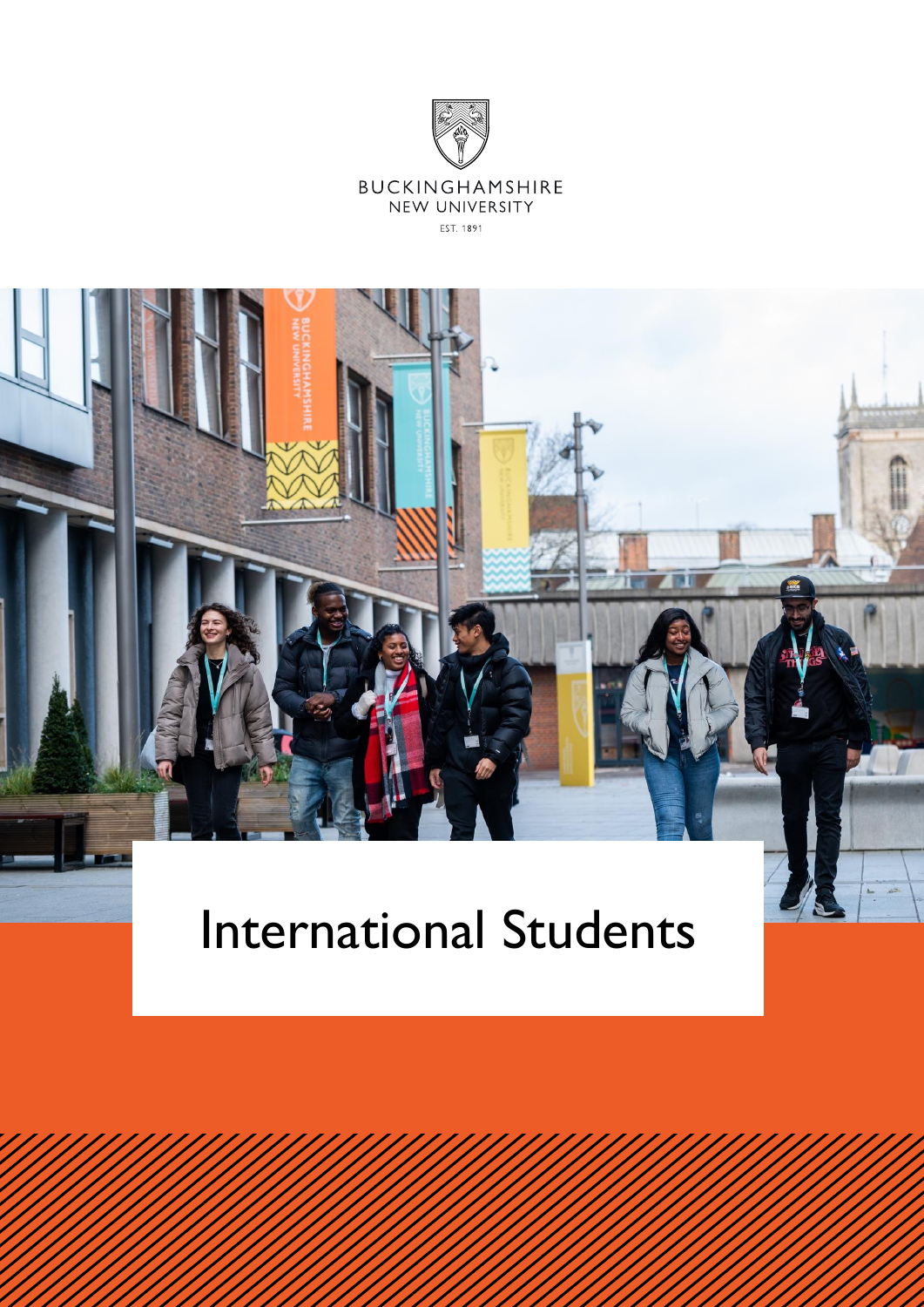#### **Contents**

| <b>Background</b>                                                    | 3              |
|----------------------------------------------------------------------|----------------|
| <b>Purpose Statement</b>                                             | 3              |
| <b>Applicability and Scope</b>                                       | 3              |
| <b>Responsibilities</b>                                              | 4              |
| <b>Definitions</b>                                                   | 4              |
| <b>International Student Journey</b>                                 | 4              |
| Marketing, recruitment, and admission                                | 6              |
| Information for students                                             | $\overline{7}$ |
| Use of education agents                                              | 7              |
| Arrival, orientation, and induction                                  | 8              |
| Pre-arrival information                                              | 8              |
| Enrolment and registration                                           | 8              |
| Orientation                                                          | 9              |
| Academic Induction                                                   | 9              |
| <b>Attendance Monitoring and Reporting</b>                           | 9              |
| Record keeping                                                       | 10             |
| Visa expiry date monitoring                                          | 10             |
| Learning, teaching, and enabling student development and achievement | 10             |
| Learning and teaching                                                | 10             |
| Student support                                                      | 11             |

| Approved by: | <b>Provost and Deputy Vice-Chancellor</b>                                 | Date first published: Oct-2014         |
|--------------|---------------------------------------------------------------------------|----------------------------------------|
| Version No.  | 2.4                                                                       | <b>Mar-2022</b><br>Date updated:       |
| Owner:       | <b>Marketing, Student Recruitment and</b><br><b>Communications (MSRC)</b> | <b>Mar-2023</b><br><b>Review Date:</b> |

This document has been designed to be accessible for readers. However, should you require the document in an alternative format please contact the Marketing, Student Recruitment and Communications.

© 2022 Buckinghamshire New University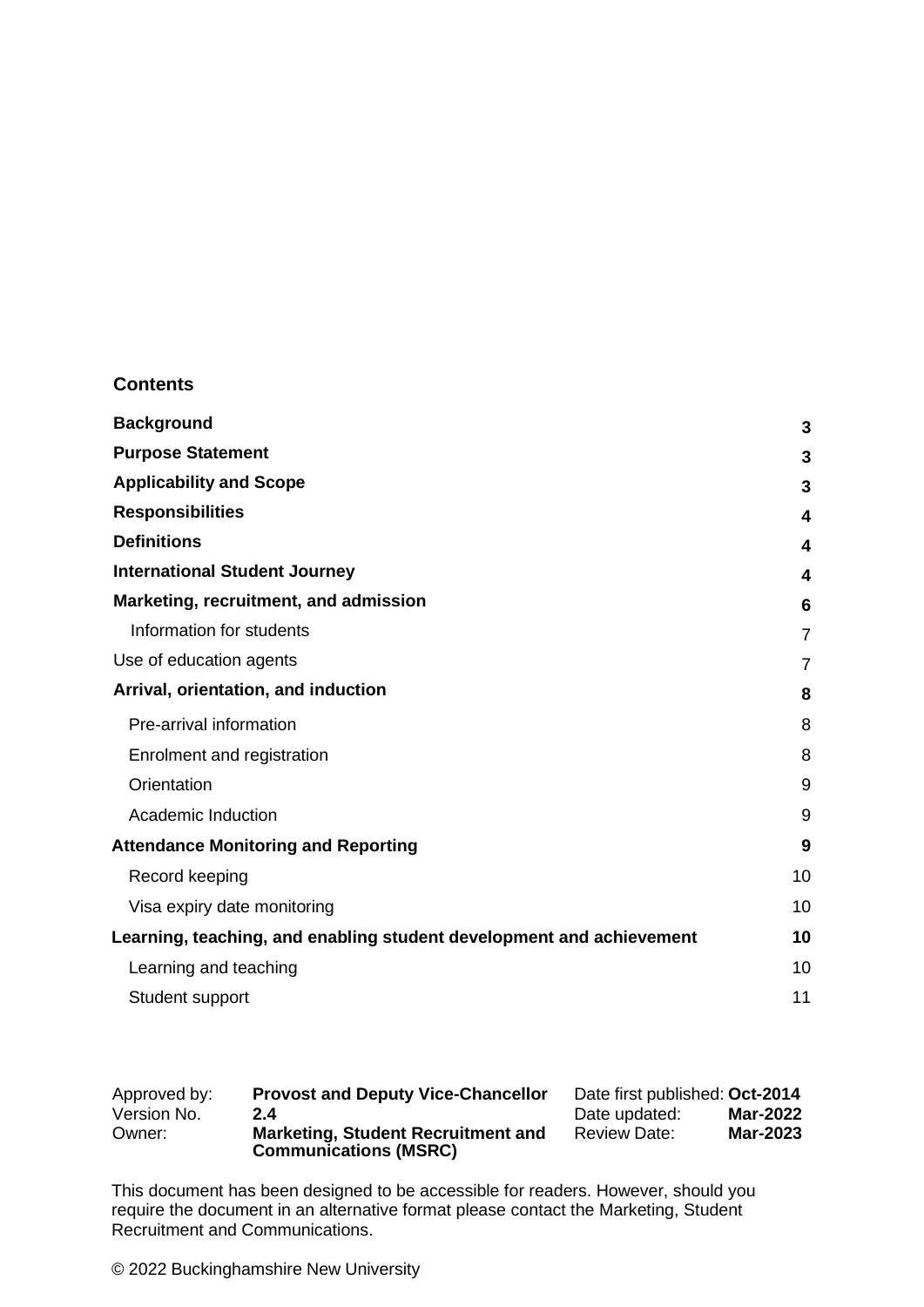| <b>Appendix 1: Abbreviations and Glossary</b> |    |
|-----------------------------------------------|----|
| <b>Review</b>                                 | 13 |
| Graduation and departure                      | 12 |
| Careers and employability                     | 11 |

#### **Related procedures**

- Attendance and Engagement Monitoring (International Students)
- Attendance and Engagement Policy
- Marketing, Recruitment and the Admission of International Students Procedure
- Agent Recruitment and Management Procedure

Note: Hyperlinks have been provided for ease of reference. For other BNU documents (italicised) please see the Policies page on the main University website [\(http://bucks.ac.uk/about-us/governance-and-policies/policies\)](http://bucks.ac.uk/about-us/governance-and-policies/policies) or visit the Academic Advice webpages [\(http://bucks.ac.uk/students/academicadvice\)](http://bucks.ac.uk/students/academicadvice).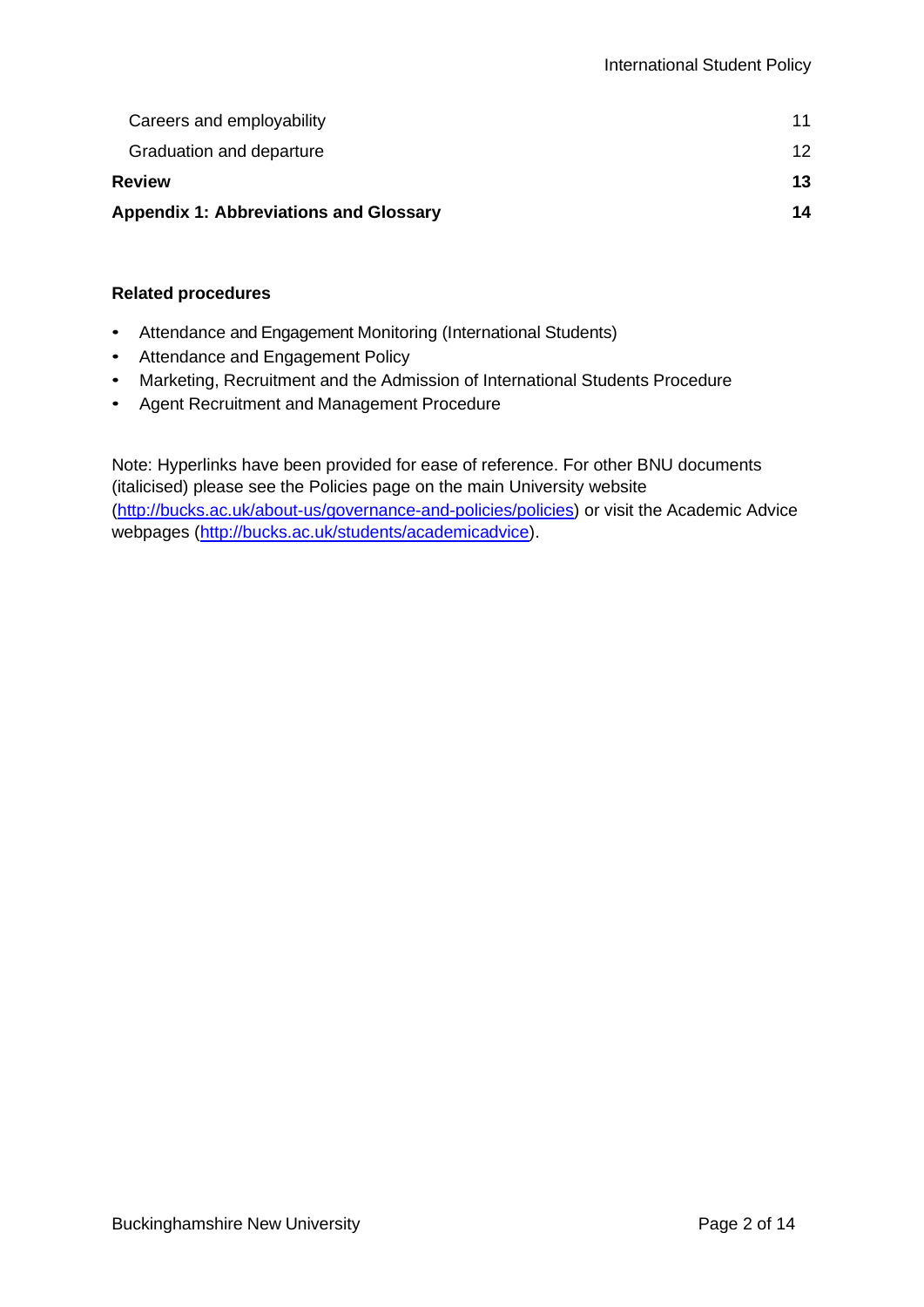# <span id="page-3-0"></span>**Background**

- 1 The Buckinghamshire New University (BNU) *Strategic Plan: Impact 2022* identified the University's developing international ambitions as being to provide international students with focused professional and creative higher education as well as broadening the horizons of our students.
- 2 Our International Strategy sets out BNU's intention to recruit international students on a prudent and limited basis and to achieve modest growth.
- 3 The University is committed to equality and diversity, which is underpinned by the University's values.
- 4 This policy has been developed in accordance with the following documents:
	- *Supporting and Enhancing the Experience of International Students in the UK*, QAA June 2015
	- **Student Sponsor Guidance**, published by the Home Office
	- *[International Student Guide](https://www.qaa.ac.uk/docs/qaa/international/international-students-guide-15.pdf?sfvrsn=7375f781_4)*, QAA

## <span id="page-3-1"></span>**Purpose Statement**

- 5 The purpose of this policy is to ensure that BNU can assure and enhance the qualityof the learning experience for all its Tier 4/Student Route international students, which is comparable with that provided for its UK students.
- <span id="page-3-3"></span>6 This policy and the procedures related to it are also intended to ensure that the University meets its immigration responsibilities and duties as a holder of a Tier 4/Student Route Sponsor license. This includes its responsibilities from first contact with an applying student until:
	- Sponsorship is withdrawn from the student by the University;
	- The student leaves the UK, or,
	- The student is given permission to stay in the UK with a different sponsor or in another immigration category.

# <span id="page-3-2"></span>**Applicability and Scope**

- 7 This policy applies to all students who are sponsored under the Buckinghamshire New University Student Route Sponsor Licence, whether delivery of the course is provided by or at the University or at a registered teaching site of the University.
- 8 This policy applies to all University employees who are involved in the support of international students' experience and anyone contracted to work with international students, including Marketing, Student Recruitment & Communications (MSRC) staff and other Professional Service Employees, members of academic staff, quality assurance practitioners, student services managers and other senior managers.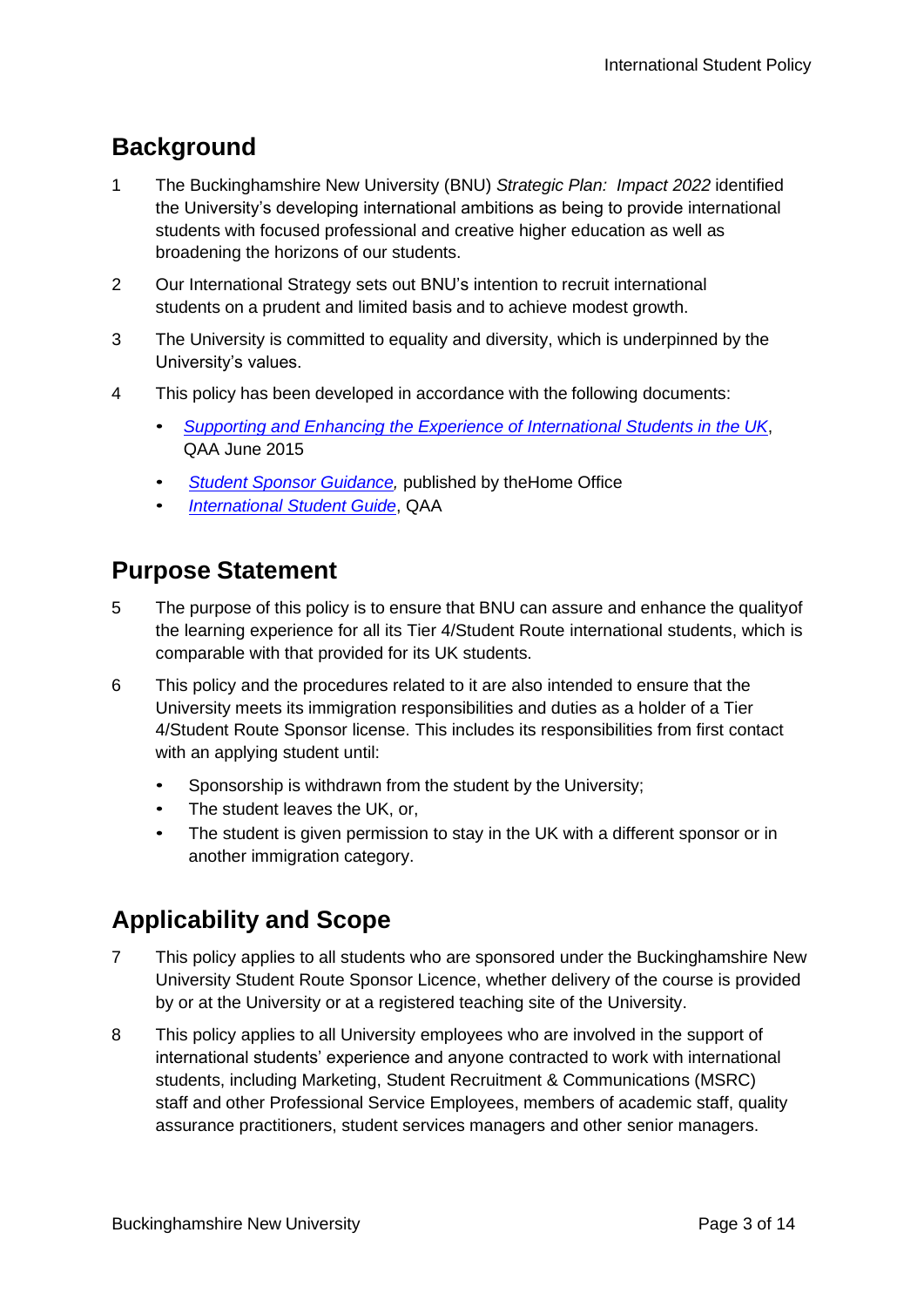- 9 The scope of this policy covers all aspects of the international 'student journey' from enquiry and application through to student achievement and graduation. It should be read in accordance with other University documents many of which are directly referenced, and which can be located on the University website. The University International Compliance and Administration Manager will be able to advise on the applicability of these documents to international students.
- 10 Buckinghamshire New University recognises its responsibility for meeting legislative and other regulatory requirements, particularly in the context of meeting its sponsorship duties as a Student Route Licence holder (paragraph [6 above\)](#page-3-3). These duties are under continual review by the Home Office; UK Visas and Immigration (UKVI). While the University will endeavour to ensure that this policy and its related procedures remain current and accord to UK legislation, this policy will be superseded by any legislative or Home Office / UKVI policy requirements.
- 11 The University reviews its policies and procedures on a cyclical basis and seeks to ensure that these are applicable to all students, including international students. Where any University policy is found to conflict with the University's reporting requirements and Sponsor duties, this policy and UK legislation will take precedence.

# <span id="page-4-0"></span>**Responsibilities**

- 12 Ownership of this policy lies with the MSRC Directorate at BNU, who will be responsible for monitoring and reviewing the document to reflect good practice, research and changes to relevant legislation and guidance of relevant regulatory bodies.
- 13 International Tier 4/Student Route students are responsible for ensuring that they act in accordance with their duties as a Tier 4/ Student Route student.
- 14 All inquiries in relation to this Policy and related Procedures should be directed to the University International Compliance and Administration Manager, in the first instance.

## <span id="page-4-1"></span>**Definitions**

15 In the context of this procedure an **international student** is defined as a student who registers on a BNU award at the University or one of its registered sites from a country outside the UK that requires a Tier 4/ Student Route visa to study in the UK.

#### <span id="page-4-2"></span>**International Student Journey**

- 16 The University commits to provide an excellent customer experience for international Student Route students through quality support and guidance, provided by the relevant professional areas – both prior to joining and during their time at BNU.
- 17 Marketing, Student Recruitment and Communications Directorate will:
	- Provide information, advice, and support to applicants, assess applications and make offers in liaison with, and on behalf of, academic Schools;
- Buckinghamshire New University **Page 4 of 14** Buckinghamshire New University • Liaise with the Home Office, UKVI and other immigration bodies in relation to the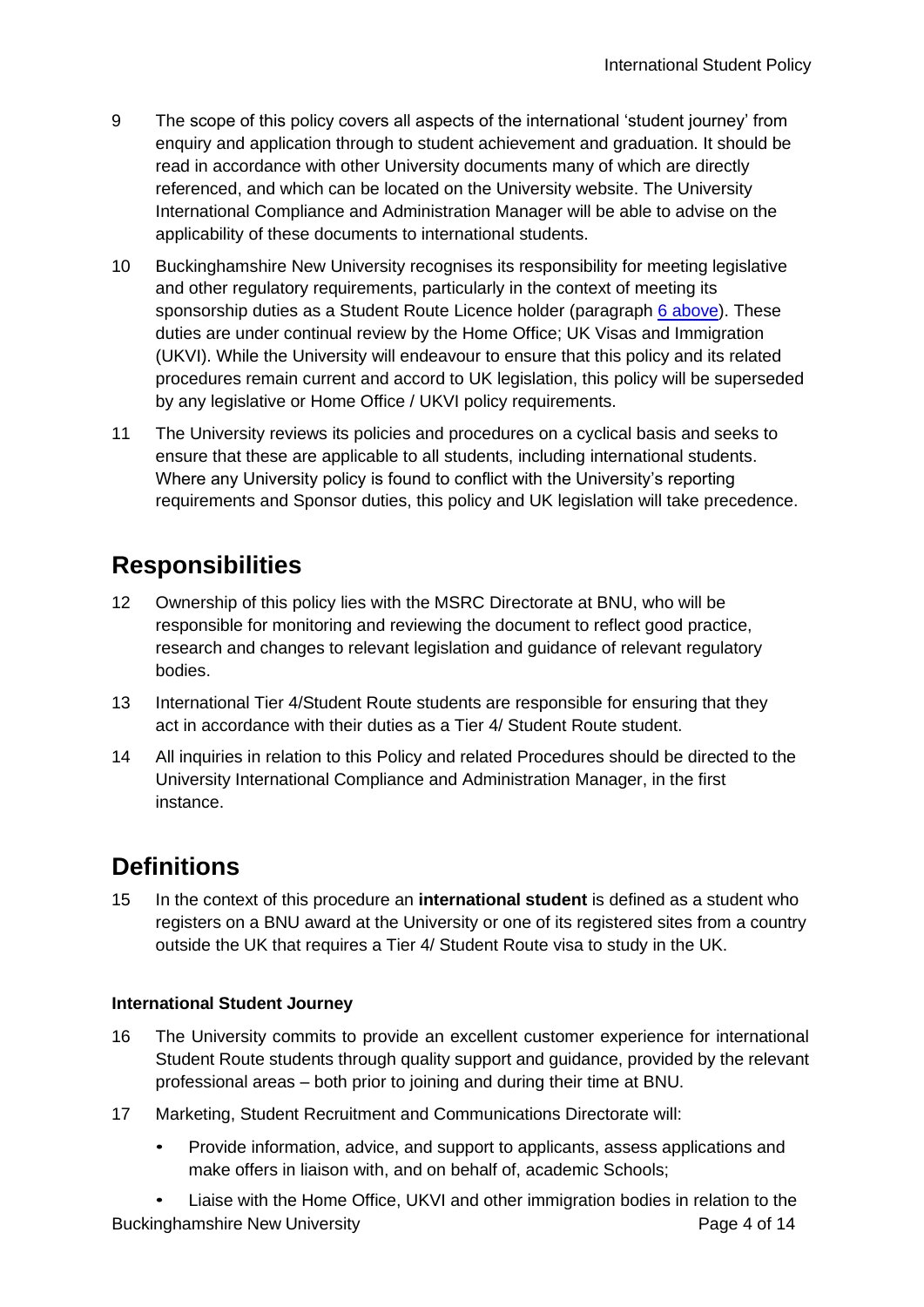University's status as a Tier 4/Student Route Licence holder, including the discharge of its specific reporting duties for international Tier 4/Student Route students;

- Maintain specific records for all international Tier 4/Student Route students as required by immigration regulations and comply with the University's Tier 4/Student Route duties regarding record keeping and reporting
- Assist applicants from initial inquiry through to their pre-arrival and induction;
- Advise academic and professional service staff on the University's responsibilities as a Tier 4/Student Route Licence holder;
- 18 Directorate for Student Success will:
	- Facilitate international Tier 4/Student Route student welcome meetings to enable orientation and socialisation;
	- Refer students on to specialist support as and when appropriate, e.g. the Disability and Counselling Service;
	- Ensure that students are fully aware of all University services which can enhance their progress and success during the course of their studies;
	- Promote the integration and inclusion of international Tier 4/Student Route students in all aspects of university life;
	- Provide opportunities for international Tier 4/Student Route students to experience and engage with UK culture;
	- Provide regular feedback opportunities to identify and address concerns and problems faced by international Tier 4/Student Route students.
- 19 The University International Compliance and Administration Manager will seek to ensure that students are notified in a timely manner of any changes to UKVI requirements and of their impact.
- 20 In advising international students and staff and in discharging their professional functions, University staff will seek to act in accordance with the UK Council for International Student Affairs (UKCISA) and the Association for International Student Advisers (AISA) [Code of Ethics.](http://www.ukcisa.org.uk/code-of-ethics)
- 21 Professional Service Employees in the University with the above outlined responsibilities will be expected to attend conferences and training sessions organised by external bodies such as University and College Admissions Service (UCAS), UK National Information Centre (UK ENIC), the British Council, the Home Office, UKVI, British Universities International Liaison Association (BUILA) and UK Council for International Student Affairs (UKCISA), in order to remain fully up to date with any changes or amendments to the existing immigration legislation, guidance or regulations.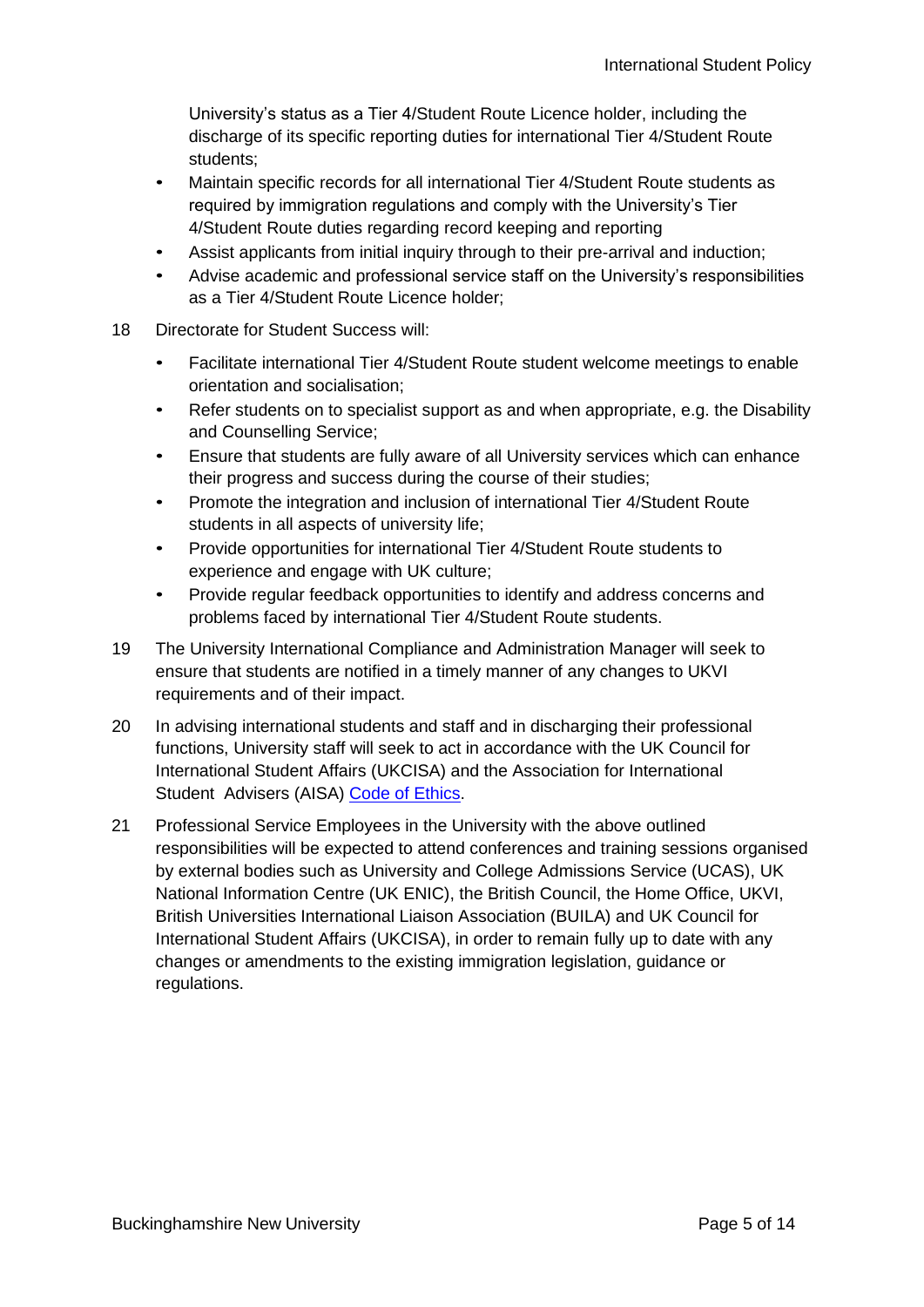## <span id="page-6-0"></span>**Marketing, recruitment, and admission**

This section should be read in conjunction with the University's *Admissions Policy and Procedures* and the *Marketing, recruitment and the admission of international students procedure*

- 22 All marketing and recruitment activities should be strategic, planned in advance, within budget directed by MSRC and guided by the International Strateg*y.*
- 23 The University will endeavour to support international Tier 4/Student Route students through the admissions process, including providing support for such students with visa requirements and procedures.
- 24 The University will comply with all aspects of the Immigration Rules and sponsor guidance, and support immigration control, taking appropriate steps to ensure that every student registered on a BNU course at the University or one of its registered teaching sites has permission to study in the UK throughout the whole period of their study and can meet the financial and other obligations necessary.
- 25 The University is committed to giving full and fair consideration to all international qualifications and will assess these on a case-by-case basis. The University utilises UK ENIC which provides information, advice and opinion on vocational, academic and professional skills and qualifications from all over the world.
- 26 The University may also consider students who have significant work experience but who may not necessarily meet the published academic requirements. In such cases, evidence must be received to demonstrate the nature, length and proficiency of such work. In each case, however, international Tier 4/Student Route students must satisfy the Home Office, UKVI's requirements as amended from time to time in order for the University to issue them with a Confirmation of Acceptance for Studies (CAS).
- 27 International Tier 4/Student Route students will be required to meet the minimum standard in English language proficiency to ensure that they are able to cope with the academic demands of their chosen programme. English language requirements for all students are specified in the Admissions Policy and Procedures; in summary, our standards for English language can be demonstrated through a UKVI approved secure English language test (SELT) or approved equivalent; preferably via a verified IELTS qualification and further evidenced as part of our intent/credibility interview process (the Admissions Interview).
- 28 Other requirements considered prior to issuing a CAS, and as part of the consideration of an International Tier 4/Student Route student application are; ensuring academic progression from previous study levels, checks to ensure student does not exceed time limit to study and satisfactory passing of an admissions interview. More details can be found in the *Marketing, recruitment and admission of international students procedure.*
- 29 During the application and admissions process checks are undertaken to determine a student's fees and visa status, and all offers are under terms and conditions which requires the student evidencing these at enrolment with original documentation.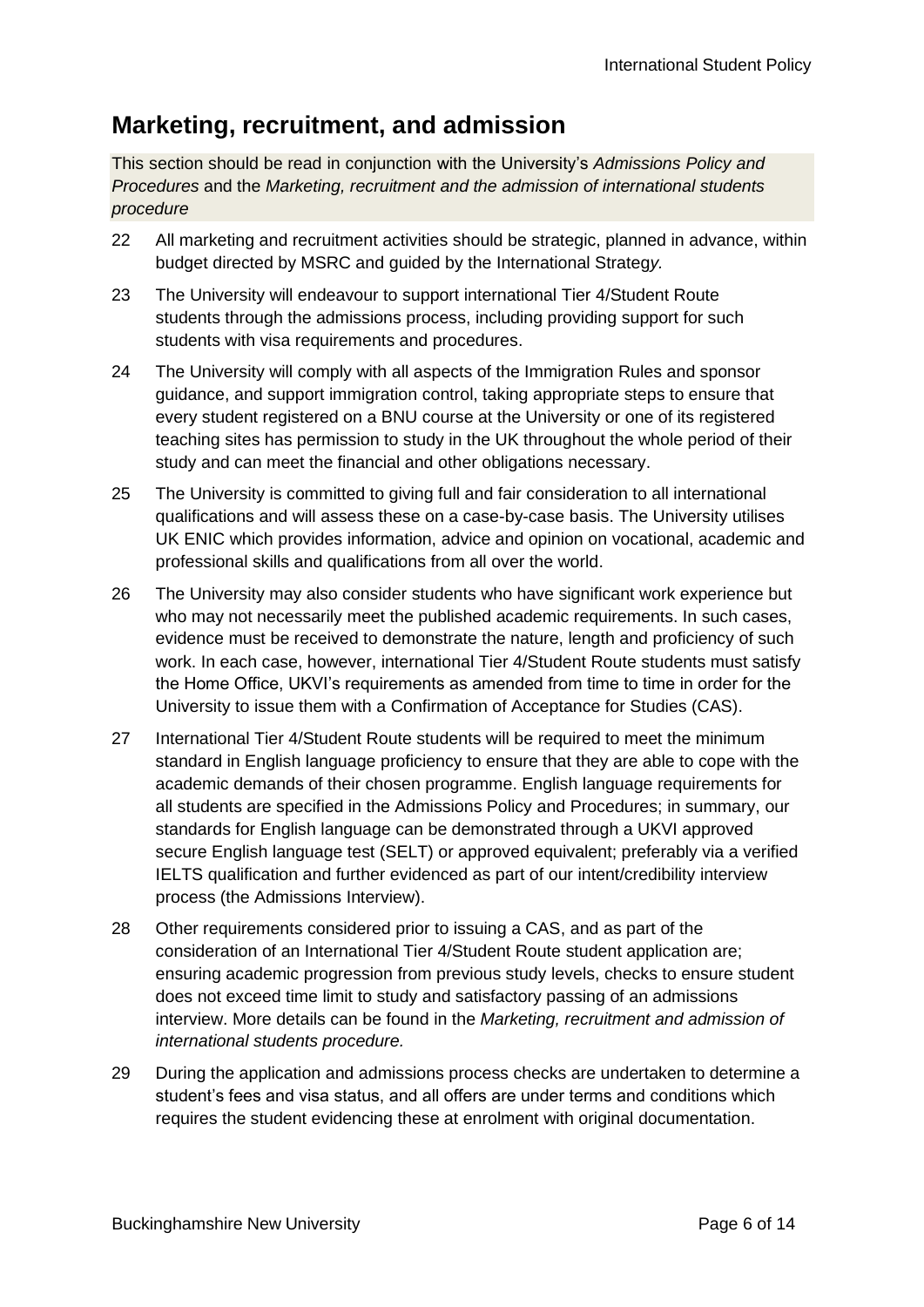30 Notwithstanding its legal responsibilities, the University is committed to providing a fair, consistent, transparent, effective and professional admissions service, which is consistent with good practice.

## <span id="page-7-0"></span>**Information for students**

- 31 The University aims to recruit students who have clear potential and strong motivation to meet the demands of their chosen programme and who will fully engage with, and benefit from, studying at the University.
- 32 As such, the University will provide sufficient information to enable international Tier 4/Student Route students to make an informed choice with regard to their programme of study.
	- a Information provided to applicants will be clear, concise, detailed and regularly updated, and is intended to support students throughout the admissions process.
	- b Information provided will clearly differentiate between the admissions processes for international Tier4/Student Route and UK applicants where such differences exist;
	- c Information will be provided in multiple formats and across multiple channels and media – including regularly updated webpages, promotional material and email communications – recognising and ensuring access for applicants from different geographical areas and/or with disabilities.
	- d Detailed information will be provided on admissions processes, application deadlines, tuition fees, financial information required and payment schedules. International applicants will also be made aware of any fee discounts, bursaries or scholarships for which they may be eligible.
- 33 The University will support immigration legislation by providing appropriate information to students on their obligations to successfully obtain and maintain their visa.

## <span id="page-7-1"></span>**Use of Education Agents**

See *Agent Recruitment and Management Procedure*

- 34 The University recognises the need for, or desire by, some applicants to use Education Agents to assist them with the application process. The University will make appropriate use of such agents who will be expected to work closely with the International Office.
- 35 In developing procedures for the recruitment and management of agents, BNU commits to work in line with the British Council *[Guide to Good Practice for Education](http://www.britishcouncil.org/education/education-agents) [Agents](http://www.britishcouncil.org/education/education-agents)*. The University also supports the seven principles for ethical international student recruitment, known as the ["London Statement"](http://www.britishcouncil.org/organisation/press/landmark-international-code-ethics).
- 36 The International Office will seek to ensure that it only works with education agents who will represent BNU honestly and accurately at all times and will add value to the application process. The evaluation and review of agent performance includes monitoring in relation to UKVI basic assessment criteria.
- 37 Applications will only be accepted from approved and contracted agents and will be subject to the same requirements and checks as those submitted directly.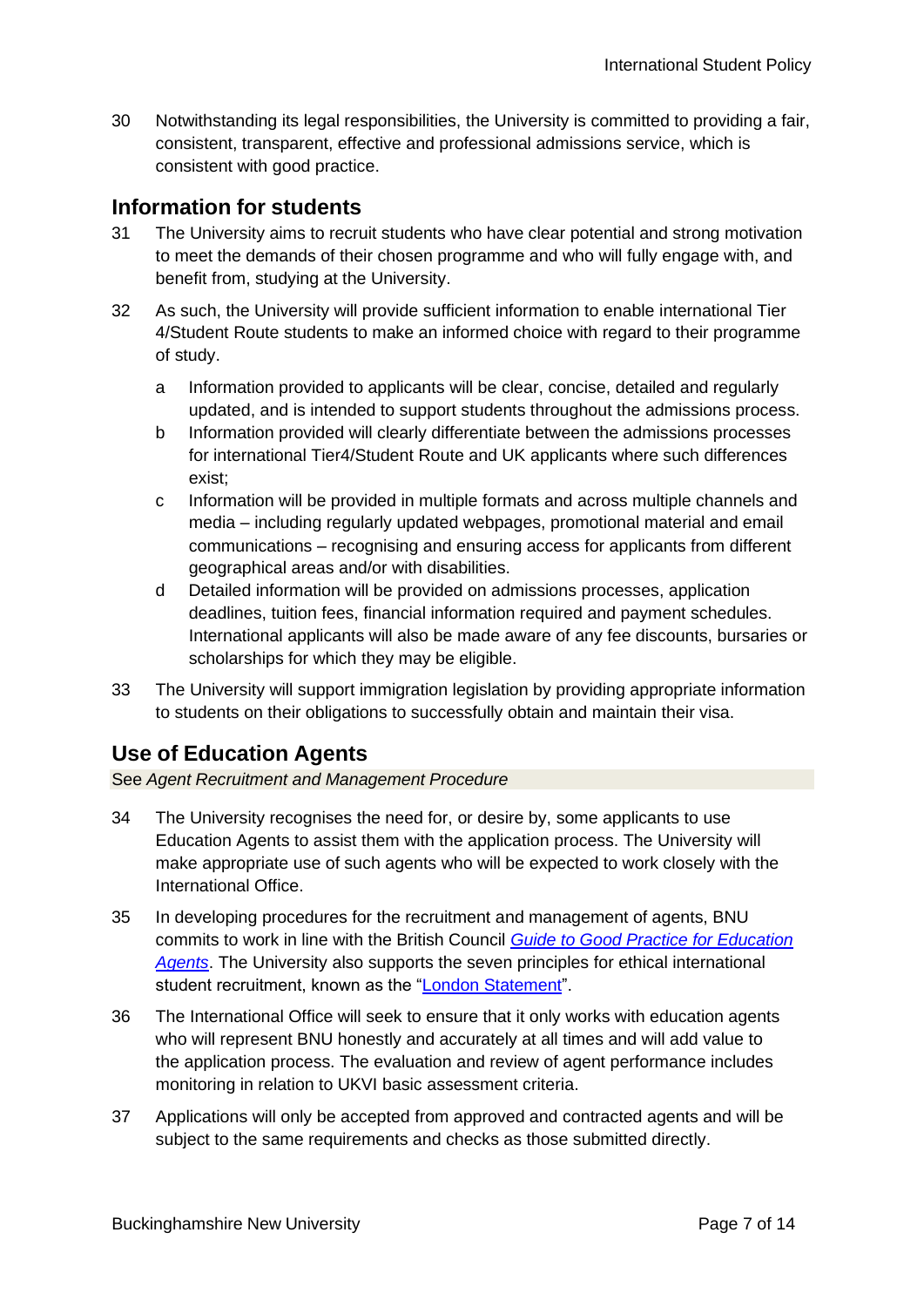- 38 The Admissions and International Teams will take all reasonable steps to ensure that its agents are fully informed about all aspects of the University's provision so that they can accurately counsel prospective students. The University will support activities to train and update its agents on their duties and responsibilities.
- 39 The Admissions and International Teams will also take all reasonable steps to ensure that its agents give accurate visa advice where required. To support this, the University will ensure that the information it supplies on its website and in agent communications remains current and accurate.
- 40 The Admissions and International Teams will regularly review the list of education agents with which it works to ensure that all appointments remain fit in terms of their geographic location, size and track record, and/or their potential to work in partnership with BNU.

# <span id="page-8-0"></span>**Arrival, orientation, and induction**

#### <span id="page-8-1"></span>**Pre-arrival information**

- 41 Prior to arrival, international Tier 4/Student Route students will receive the following information:
	- Advice on documentation required for presentation at the point of entry into the UK;
	- Enrolment requirements;
	- BNU and student responsibilities, including in respect of immigration and registration;
	- Details of orientation and induction programmes available;
	- Campus maps;
	- Learning resources services;
	- Student services, including the Accommodation Service, Student Centre, Multifaith Chaplaincy, Counselling and Disability Services;
	- BNU Students' Union services and activities;
	- Financial support and information, student support packages, and payment methods;
	- Answers to frequently asked questions (FAQs).

#### <span id="page-8-2"></span>**Enrolment and registration**

- 42 On arrival, students will be formally enrolled as a student of Buckinghamshire New University and will be registered on their chosen programme.
- 43 International Tier 4/Student Route students will follow the enrolment process to ensure due attention is taken when checking and verifying documents; including visas and eligibility for study with BNU. Attendance at enrolment and registration sessions is compulsory.
- 44 At enrolment, the student's identification and other documentation (as listed on the CAS) will be checked. Details of the students' passport and visa are recorded on the student file and copies taken.
- 45 By enrolling, students will gain access to University facilities and campuses, enabling them to attend lectures, seminars and workshops.

Buckinghamshire New University **Page 8 of 14** Page 8 of 14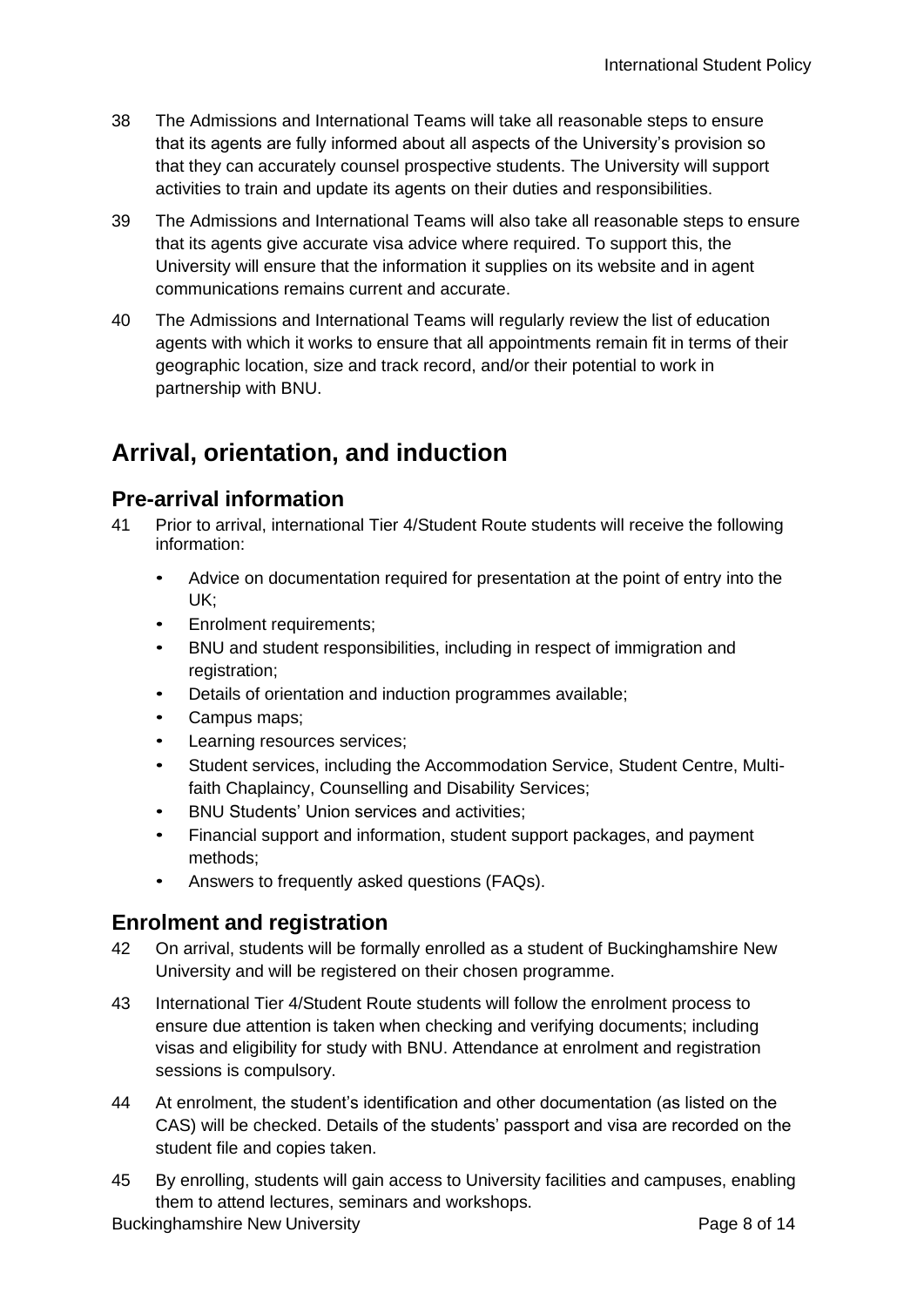- 46 All Buckinghamshire New University students are required to provide evidence of their right to study in the UK, where anything other than a British (or a full birth/adoption certificate issued in the UK in partnership with National Insurance number documentation issued by a UK government agency or employer and a photo ID, for British Citizens without a passport) is supplied, all visa or travel document information is recorded on the Student Record System, including reference numbers and expiry dates.
- 47 Students will be issued with a BNU student ID card once they are enrolled.
- 48 Students will need to re-enrol on their course at the beginning of each year of study.

#### <span id="page-9-0"></span>**Orientation**

- 49 The University will provide all new international Tier 4/Student Route students with an informative orientation and induction programme, which is intended to prepare them for study at BNU as well as living in the UK. Activities may include:
	- Welcome events;
	- Day trips;
	- Informative emails throughout the year, directing to wider student activities;
	- Social media.
- 50 Compliance and Administration (within MSRC) will support immigration rules by taking all reasonable steps to ensure that students are aware of their visa responsibilities and the penalties for failing to comply with immigration regulations relating to their visa.

#### <span id="page-9-1"></span>**Academic Induction**

- 51 All students have access to a Programme Handbook which contains specific details of the programme on which they have enrolled, including details of academic requirements of the programme, the programme team, facilities and study support available to assist them in meeting the requirements of UK higher education.
- 52 All students will be allocated a personal tutor on admission to their course. Personal tutors will be responsible for supporting students' academic development and wellbeing. See the University's *Personal Tutoring Policy* for more information.

## <span id="page-9-2"></span>**Attendance Monitoring and Reporting**

See *Attendance and Engagement Monitoring (International Students) procedure*

- 53 To prevent abuse of the Tier 4/Student Route Visa system, and in accordance with its duties as a Tier 4/Student Route Licence holder, the University will monitor both attendances and absences of its international Tier 4/Student Route students and submit reports to the UKVI as required.
- 54 The University will retain records of its international Tier 4/Student Route students as required by the UKVI and make these available for inspection by the UKVI at any time.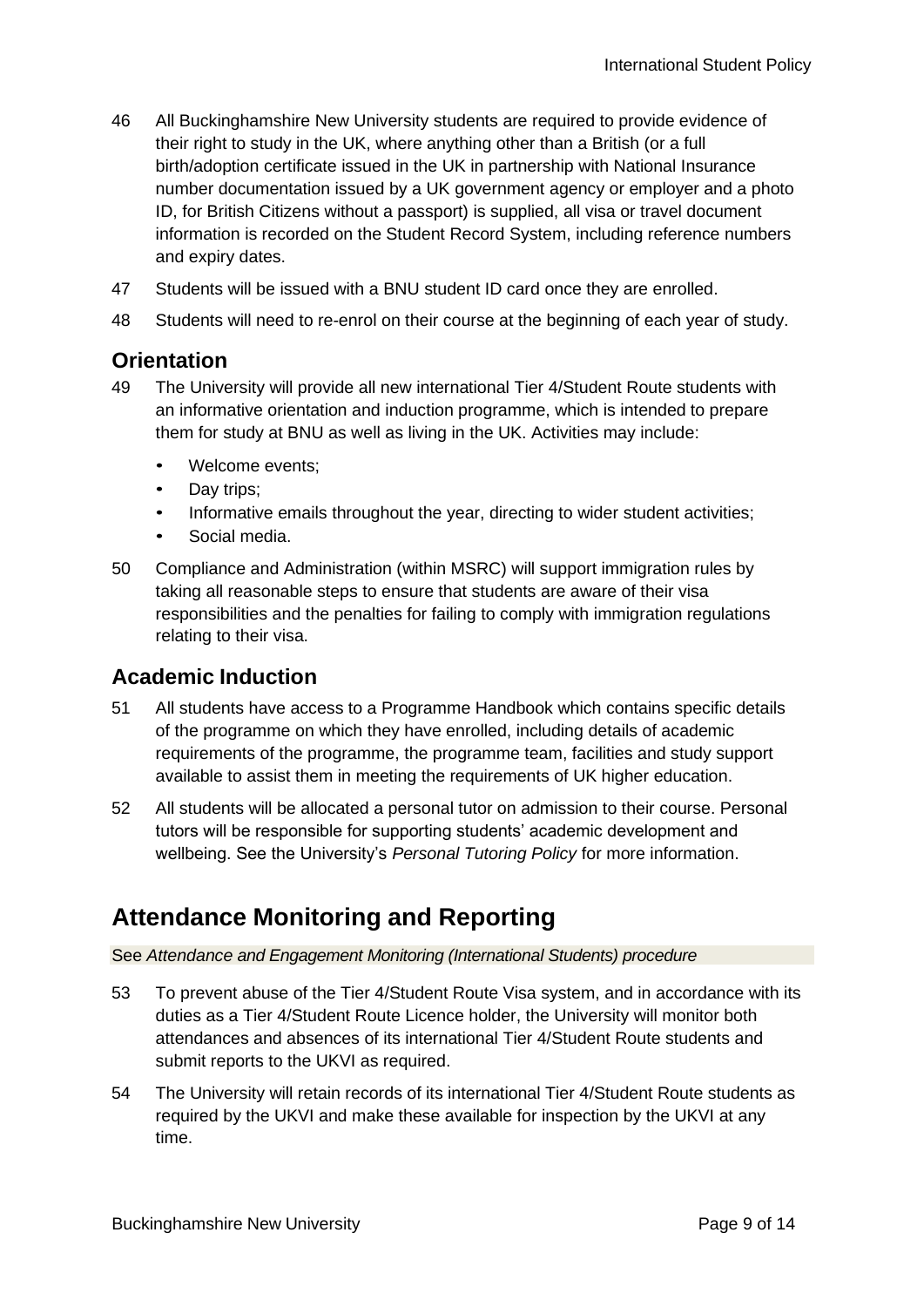- 55 In line with the UKVI Tier 4/Student Route reporting duties, the University will notify the UKVI if an international Tier 4/Student Route student:
	- receives a visa refusal
	- does not enrol as expected
	- changes their course
	- defers after the Tier 4/Student Route visa has been granted
	- discontinues their studies
	- completes their studies earlier than indicated on their CAS
	- is not complying with the conditions of the Tier 4/Student Route visa
	- is subject to any other significant change in circumstances.

#### <span id="page-10-0"></span>**Record keeping**

56 Records for each international Tier 4/Student Route student will be maintained as outlined in the *Attendance and Engagement Monitoring (International Students) procedure*.

#### <span id="page-10-1"></span>**Visa expiry date monitoring**

57 Where a student holds a visa to remain in the UK, all data will be added to the University Student Records System. For Tier 4/Student Route sponsored students this will also include passport expiry monitoring. Should a student not comply with these requests the University will take action to withdraw the student and in the case of international Tier 4/Student Route students, also inform the UKVI in line with the University's reporting duties.

## <span id="page-10-2"></span>**Learning, teaching, and enabling student development and achievement**

#### See *Learning Partnership Agreement*

- 58 The University's *Learning Partnership Agreement* has been jointly created by the University, Students' Union and the wider student body to encourage the commitment of all staff and students to the principle of partnership and to make clearer the basis on which that partnership rests.
- 59 The BNU *Learning Partnership Agreement* expects all members of the University to treat each other with courtesy and respect. It outlines the University, student and Student's Union's respective commitments under the partnership.

#### <span id="page-10-3"></span>**Learning and teaching**

60 Learning and teaching at the University is supported by the Directorate for Student Success (DfSS) whose work includes support for curriculum development. The Directorate has developed the BNU CPD framework which is aligned to the [UK](https://www.heacademy.ac.uk/sites/default/files/downloads/UKPSF_2011_English.pdf)  [Professional](https://www.heacademy.ac.uk/sites/default/files/downloads/UKPSF_2011_English.pdf) [Standards Framework \(UKPSF\) a](https://www.heacademy.ac.uk/sites/default/files/downloads/UKPSF_2011_English.pdf)nd promotes respect for individual learners and diverse learning communities.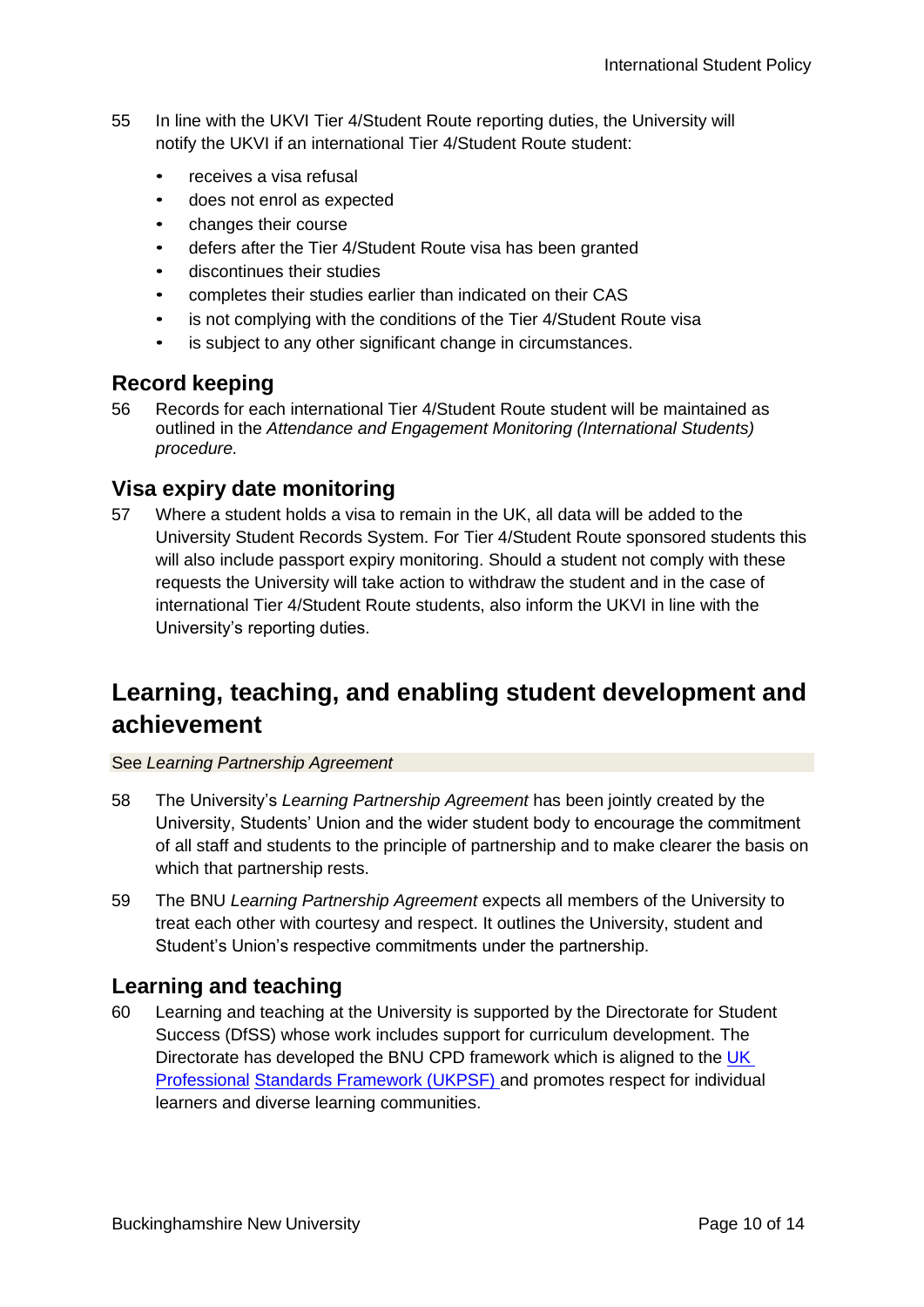- 61 DfSS works with course teams to ensure that the needs of international students are considered as part of curriculum development.
- 62 DfSS supports frontline teaching staff and personal tutors to assist them with the development of inclusive teaching practices to support the needs of international students.
- 63 A number of study opportunities are available to international students who have a Tier 4/Student Route visa but are subject to (1) their being able to obtain a visa for the relevant county if required and (2) if they remain sponsored by the University for Tier 4/Student Route purposes during the period of external study opportunity, their ongoing compliance with Tier 4/Student Route requirements:
	- The University will seek to ensure that all international Tier 4/Student Route students on work placement are appropriately supported and attendance is monitored, and will seek to ensure that their educational and cultural needs are understood by placement providers whether in the UK or overseas;
	- The University places great emphasis on the vocational nature of its courses. As such, courses will often arrange study tours or trips for their students.

## <span id="page-11-0"></span>**Student support**

See *International Student Journey* section, above, for details of how they support international students.

- 64 The University is committed to increasing the level of support both specific and generic – that is available to international students.
- 65 All Buckinghamshire New University enrolled students, including international Tier 4/Student Route students, have the right to complain to the University and to have their complaint taken seriously. See the *Student Complaints Procedure* for more information on how to raise a complaint.
- 66 All Buckinghamshire New University enrolled students, including international Tier 4/Student Route students, have the right to appeal against an academic decision made in the context of their academic progress. The grounds for appeals and the process for submitting an appeal are established in the *Academic Appeals Process*.

## <span id="page-11-1"></span>**Careers and employability**

See *Careers and Employability Policy*

- 67 The Student Opportunity and Career Success Team supports all students in their pursuit of work alongside their studies or graduate opportunities including international Tier 4/Student Route students who have restrictions on their right to work under the terms of their visas.
- 68 The Student Opportunity and Career Success Team does not work directly with overseas companies but it does work with a number of multinational companies and develops opportunities for students to access these employers by means of on-site recruitment activities and engagement with Thames Valley Chamber of Commerce events. Academic departments also facilitate work-related opportunities with a range of overseas and multi-national companies as appropriate to the course.
- Buckinghamshire New University **Page 11 of 14** Page 11 of 14 69 Wherever possible, advice will be tailored to students to ensure that the most appropriate support is provided. This may include delivery of specific workshops to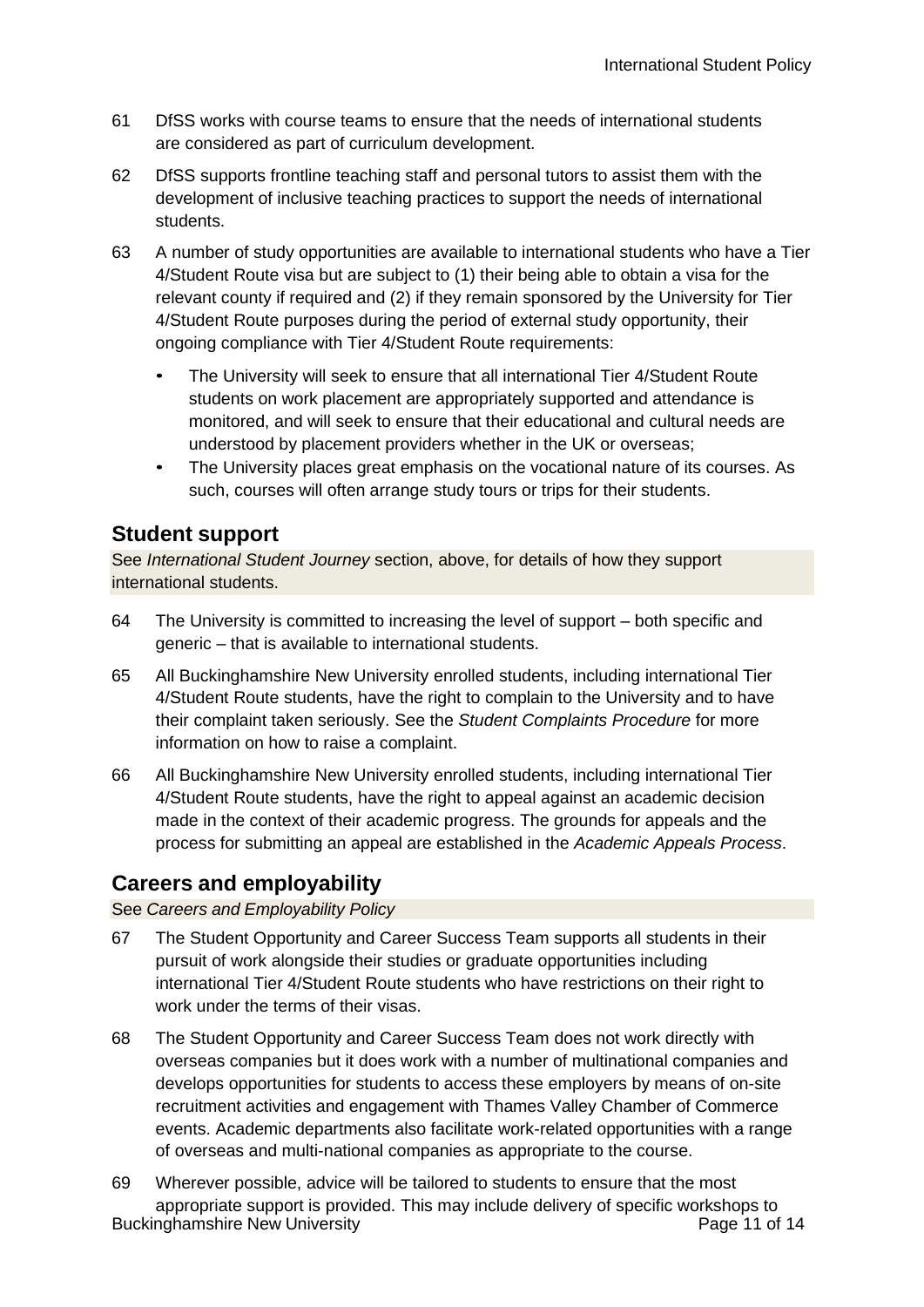selected courses.

70 Student Opportunity and Career Success Team staff undertake regular training on a range of issues to ensure the currency of support being offered to students.

## <span id="page-12-0"></span>**Graduation and departure**

See: *Certification and Transcript Procedure*

- 71 On successful completion of their studies and following confirmation by the Board of Examiners, all students will receive confirmation of their award together with a degree transcript which contains details and marks of the individual components studied.
- 72 All students will be invited to attend the relevant graduation ceremony where their degree will be conferred. Graduation ceremonies will normally take place in High Wycombe, Buckinghamshire in the September following completion of their studies and publication of their results.
- 73 Where the gap between the completion of studies and the student's graduation ceremony exceeds the extra time allowed by the UKVI at the end of their course (normally up to four months), students will be required to return home and reapply for a Standard visitor visa to attend their graduation ceremony unless they have right to remain in the UK in another immigration category.
- 74 Attendance by the graduating student will be free, but the University will charge guests who wish to attend the ceremony. Where requested, the University will issue letters of support for visa applications by guests from the student's home country to attend graduation.
- 75 During the graduation ceremony, the student will normally receive a degree certificate confirming the full title and level of their award. Students receiving their award 'in absentia' will receive their degree certificate at their registered home address shortly after the degree ceremony has taken place.

## <span id="page-12-1"></span>**Review**

- 76 This policy will be reviewed and updated annually to ensure continued alignment to any legislative changes introduced during the previous academic year.
- 77 This policy also refers to material on the BNU website. This material will be reviewed on a more regular basis to ensure web-based content remains as accurate and current as possible.
- 78 For the avoidance of doubt, where either this policy or web-based material is found not to align to UK legislation, these will be superseded by the legislative requirements.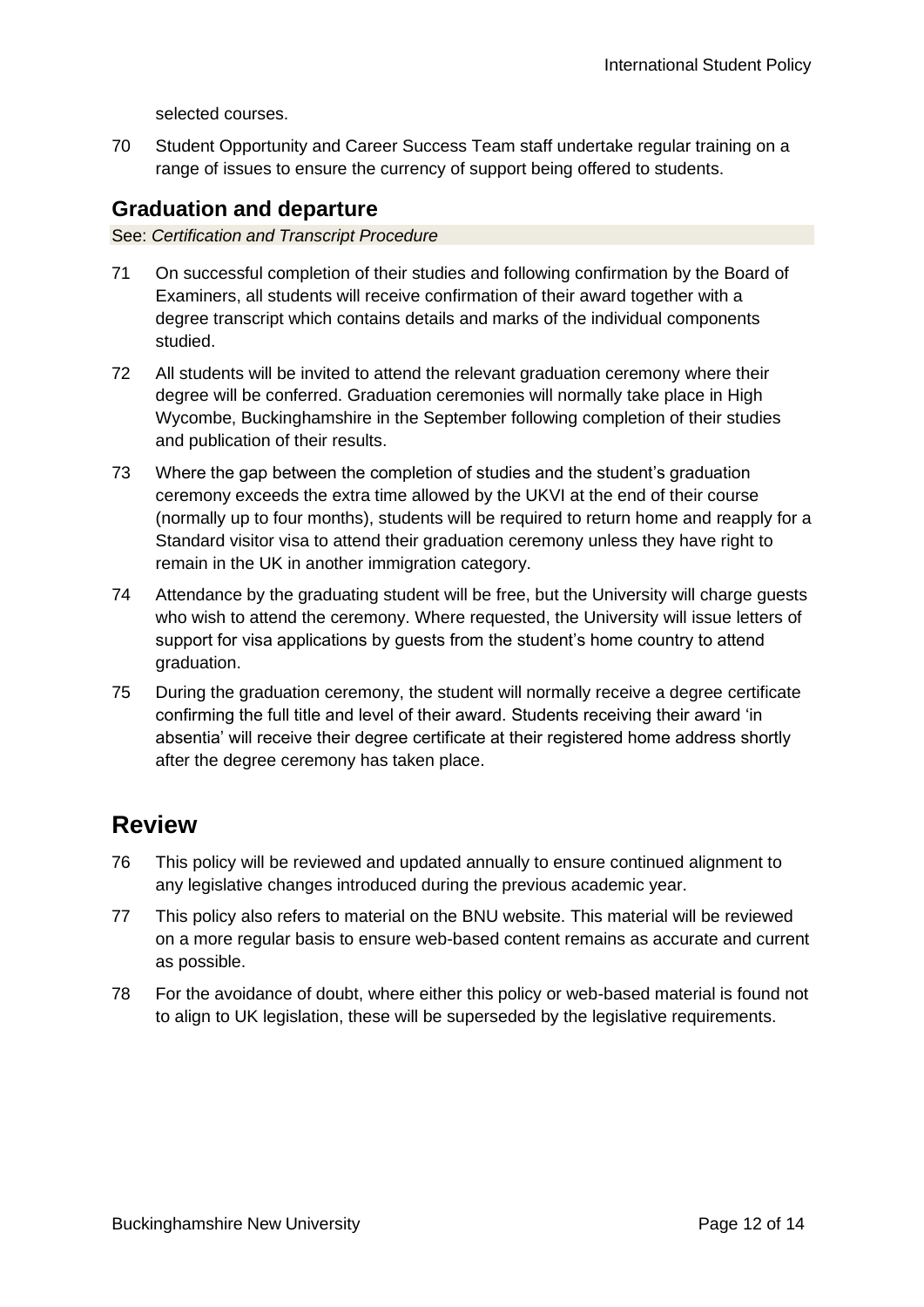| <b>Abbreviation</b> | <b>Explanation</b>                                                                                                                                                                                 |
|---------------------|----------------------------------------------------------------------------------------------------------------------------------------------------------------------------------------------------|
| <b>AISA</b>         | <b>Association for International Student Advisers</b>                                                                                                                                              |
| <b>BUILA</b>        | <b>British Universities International Liaison Association</b>                                                                                                                                      |
| CAS                 | Confirmation of Acceptance for Studies                                                                                                                                                             |
| <b>UK ENIC</b>      | <b>UK National Information Centre</b><br>UK ENIC is the designated National Agency responsible for providing<br>information advice and expert opinion on qualifications worldwide.                 |
| QAA                 | <b>Quality Assurance Agency</b>                                                                                                                                                                    |
| <b>SMS</b>          | The Sponsor Management System, an online tool provided by the<br>Home Office; UKVI to all sponsor holders. The SMS is the primary<br>source of information about the University's sponsor licence. |
| <b>SELT</b>         | Secure English Language Test                                                                                                                                                                       |
| <b>UCAS</b>         | The Universities and Colleges Admissions Service                                                                                                                                                   |
| <b>UKCISA</b>       | UK Council for International Student Affairs                                                                                                                                                       |
| <b>UKPSF</b>        | <b>UK Professional Standards Framework</b>                                                                                                                                                         |
| <b>UKVI</b>         | UK Visas and Immigration, the department of the Home Office<br>responsible for issuing Tier 4/Student Route visas and ensuring<br>Sponsors remain compliant.                                       |

# <span id="page-13-0"></span>**Appendix 1: Abbreviations and Glossary**